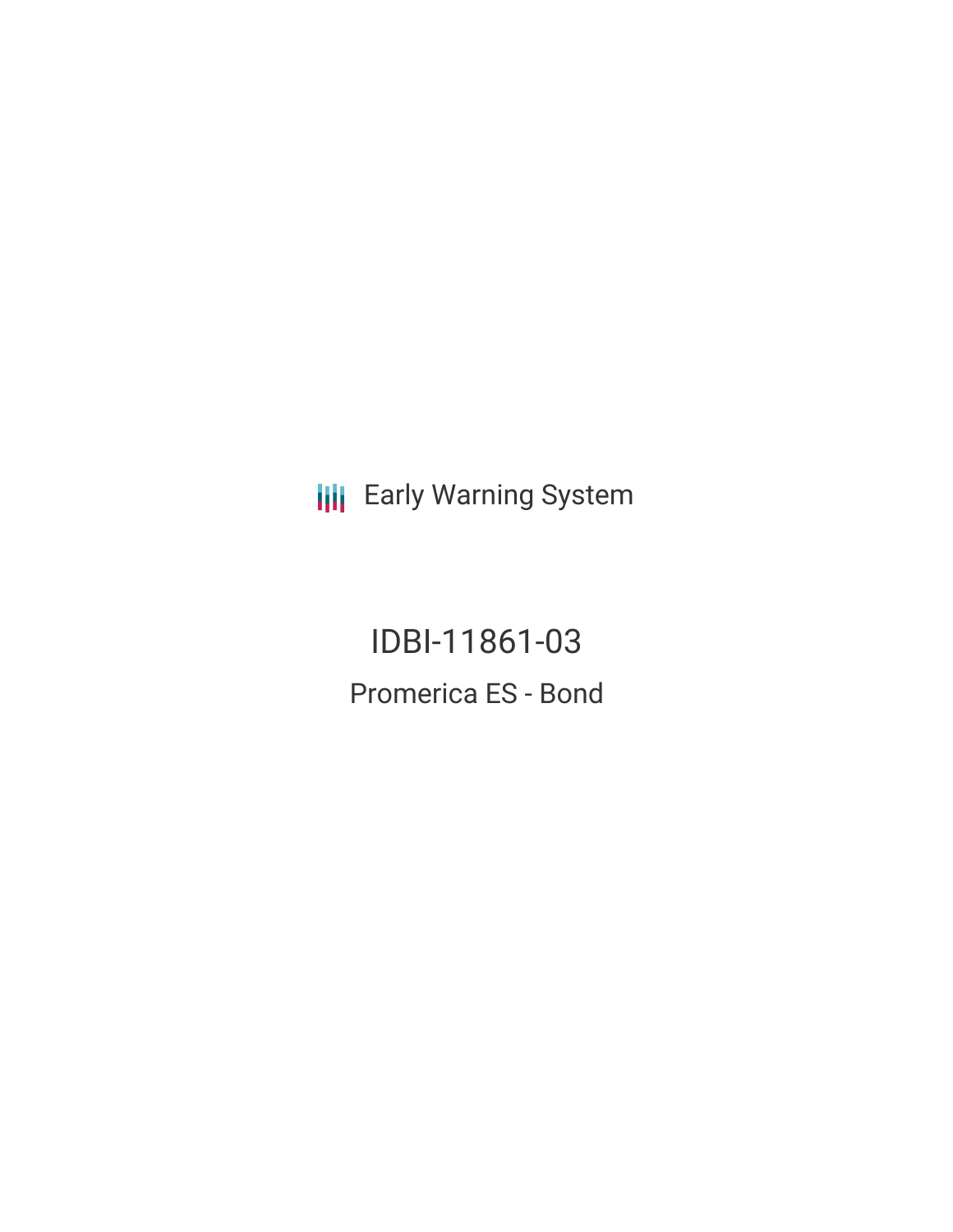## **Quick Facts**

| <b>Countries</b>               | El Salvador                 |
|--------------------------------|-----------------------------|
| <b>Financial Institutions</b>  | IDB Invest (IDBI)           |
| <b>Status</b>                  | Approved                    |
| <b>Bank Risk Rating</b>        | FI                          |
| <b>Voting Date</b>             | 2021-12-21                  |
| <b>Borrower</b>                | Banco Promerica El Salvador |
| <b>Sectors</b>                 | Finance                     |
| <b>Investment Type(s)</b>      | Fund                        |
| <b>Investment Amount (USD)</b> | \$20.00 million             |
| <b>Project Cost (USD)</b>      | \$100.00 million            |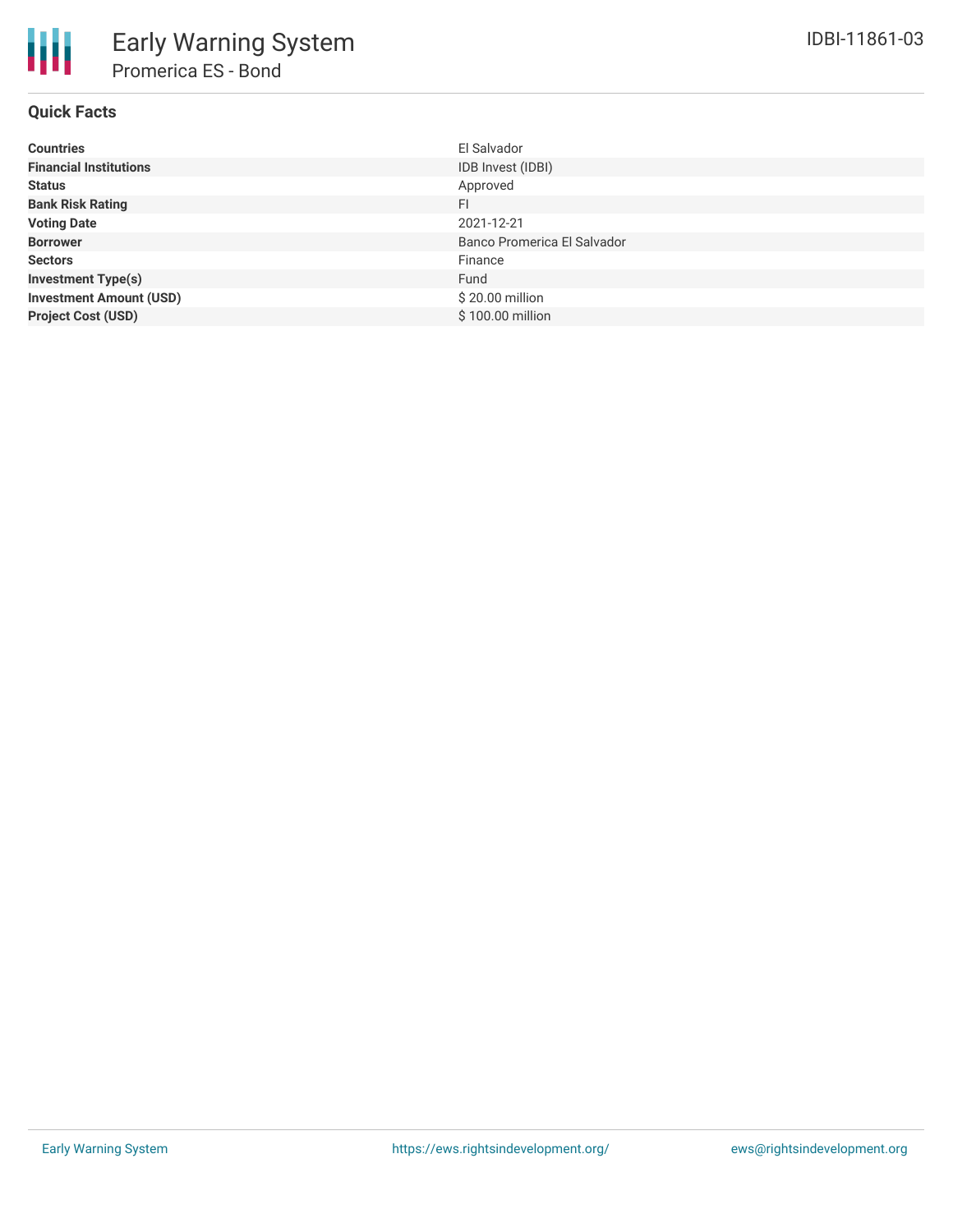

# **Project Description**

The proposed transaction is a subscription to the first public issuance program of sustainable bonds by Banco Promerica S.A. ("Promerica") in the local Salvadoran market, for up to US\$100 million, of which US\$20 million will be subscribed by IDB Invest during the first issue and the remainder, limited to US\$80 million, will be subscribed by other impact investors in subsequent issuances. These funds will be used to finance projects with a positive social and environmental impact within the country and will focus on Small and Medium Enterprises (SMEs) with a green portfolio and a social portfolio. IDB Invest will support Promerica in launching its first thematic bond in accordance with theSocial Bond Principles issued by the International Capital Markets Association (ICMA). This will be supported by a Second Party Opinion (SPO) by an independent third party that will validate the bond classification as a Thematic Bond and provide the associated market accreditation for it to attract the interest of issuers seeking to maximize the social impact of their investments. This thematic bond will be aligned with the UN Sustainable Development Goals (SDGs) and the Social Bond Principles (SBP), making it the first bond issuance of its kind on the El Salvador Stock Exchange and by IDB Invest.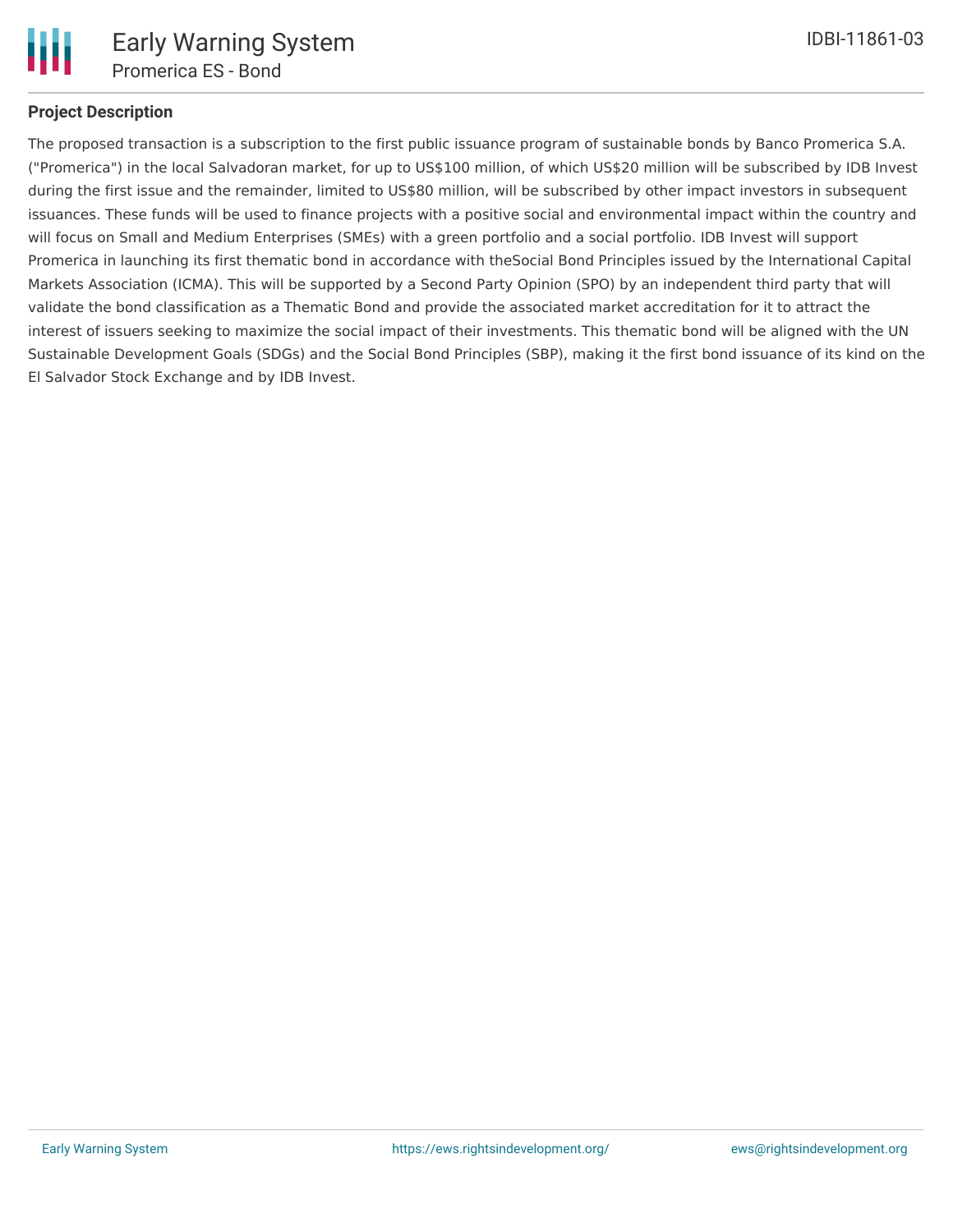### **Investment Description**

• IDB Invest (IDBI)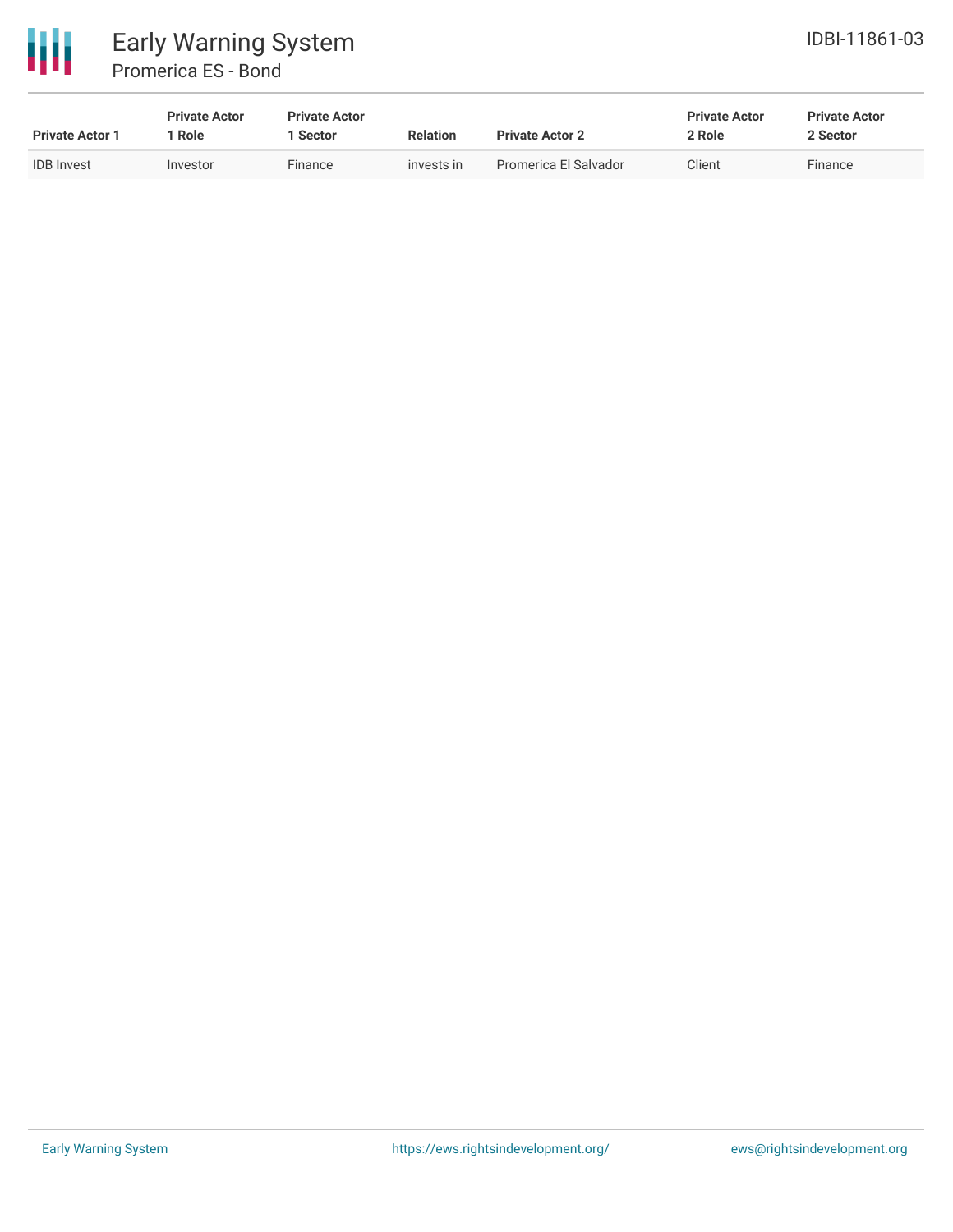### **Contact Information**

EMAIL: requestinformation@idbinvest.org

PHONE: +1(202)-566-4566

ADDRESS: 1350 New York Ave NW, Washington, DC 20005

#### ACCESS TO INFORMATION

You can submit a request for information disclosure at: https://www.iadb.org/en/access-information/information-request

#### ACCOUNTABILITY MECHANISM OF IDB / IDB INVEST

The Independent Consultation and Investigation Mechanism (MICI) is the independent complaint mechanism and fact-finding body for people who have been or are likely to be adversely affected by an Inter-American Development Bank (IDB) or Inter-American Investment Corporation (IDB Invest)-funded project. If you submit a complaint to MICI, they may assist you in addressing the problems you raised through a dispute-resolution process with those implementing the project and/or through an investigation to assess whether the IDB or IDB Invest is following its own policies for preventing or mitigating harm to people or the environment. You can submit a complaint by sending an email to MICI@iadb.org. You can learn more about the MICI and how to file a complaint at http://www.iadb.org/en/mici/mici,1752.html (in English) or http://www.iadb.org/es/mici/mici,1752.html (Spanish).